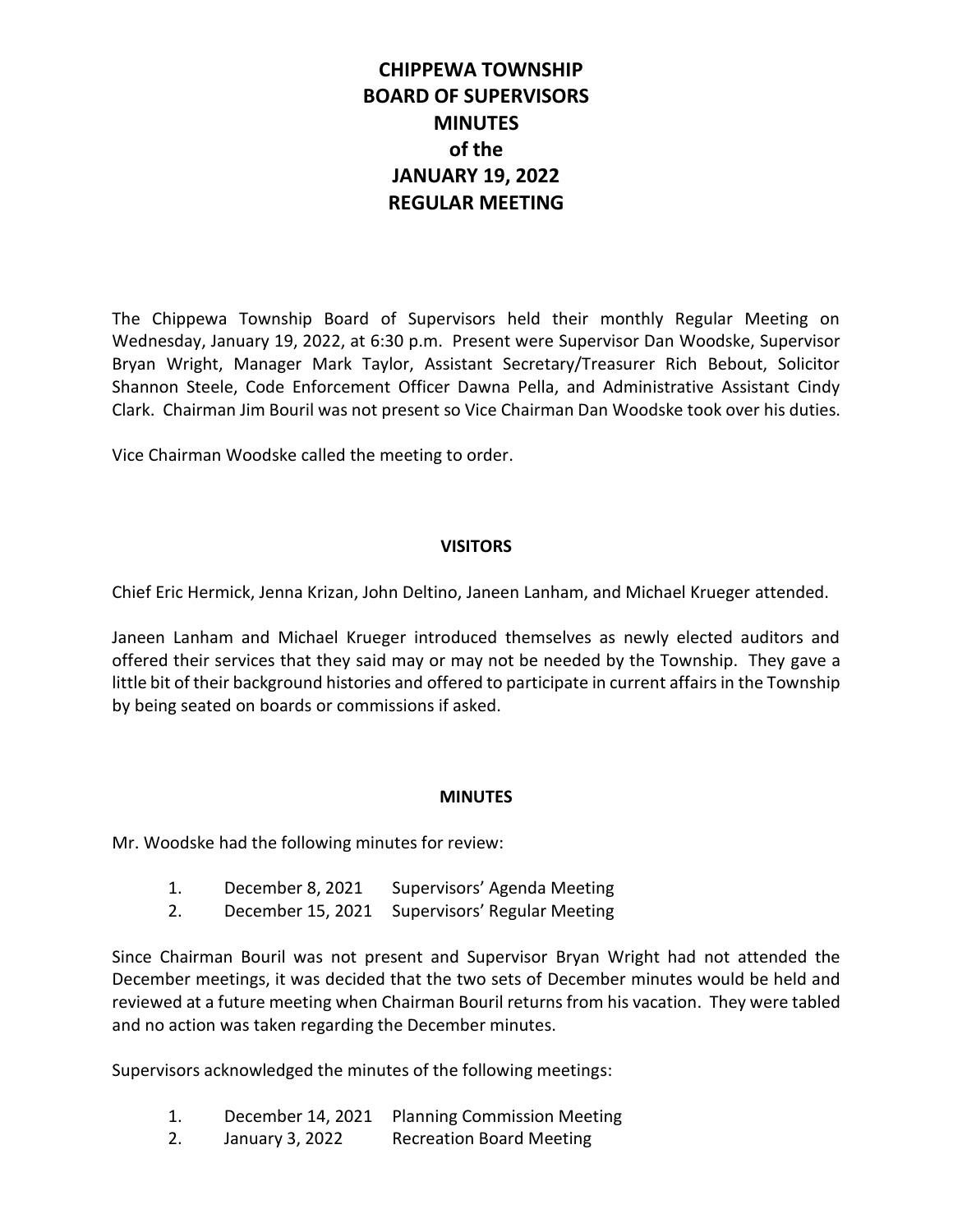# **ITEM TO BE ACTED ON**

A hearing regarding the request by Jenna Krizan to have a Conditional Use Permit for a home day care business at 122 Janet Street had been held prior to the Regular Meeting, at 6 p.m.

**MR. WRIGHT MADE A MOTION TO APPROVE** the Conditional Use Permit for Jenna Krizan at 122 Janet Street for a home day care facility. Mr. Woodske seconded the motion, and with no further discussion, the motion carried.

Mr. Woodske thanked Ms. Krizan for her patience with the process and congratulated her on her new business venture. Manager Taylor also thanked her and said he would provide additional assistance for her if needed.

#### **REPORTS**

Vice Chairman Woodske had the following reports for review:

- 1. Financial Report
- 2. Police Department Report (December and Yearly)
- 3. Road Report (December)
- 4. Wage Tax/OPT Report
- 5. Real Estate Tax Report
- 6. Zoning Report (December, Quarterly, Yearly)
- 7. Code Enforcement Officer's Report (December and Yearly)

No Fire Report was submitted.

#### **MANAGER'S REPORT**

Manager Taylor had the following items listed on the agenda for discussion:

1. Ali/Garciglia Plan of Lot Revision:

Manager Taylor said this is off of Emmet Drive with Garciglia getting property from Ali for the construction of a detached garage. He said that the Planning Commission has recommended that this be approved.

**MR. WRIGHT MOVED TO APPROVE** the Alli/Garciglia Plan of Lot Revision. Mr. Woodske seconded the motion and with no further discussion the motion carried.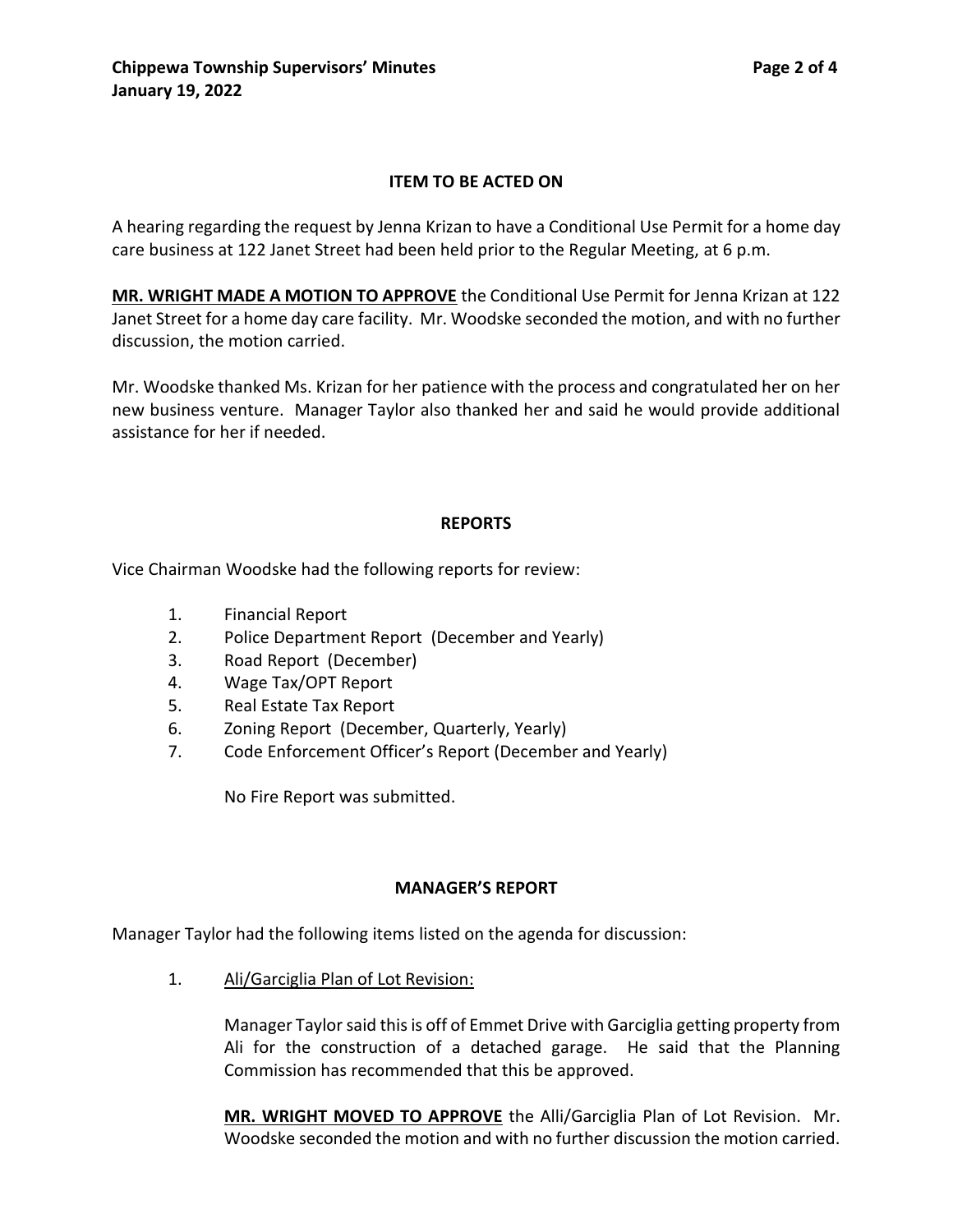### 2. Recreation Board Appointments:

Manager Taylor explained that Cindy Clark keeps track of those who are appointed to sit on the various Township boards and commissions and she also keeps track of when their terms expire. Lauren Doyle had given her a list of those who will be serving on the Recreation Board in 2022, and Cindy Clark had typed a memo regarding these appointments for the Supervisors to review before the meeting. Manager Taylor said that the new Recreation Director may not have been aware that those serving on the Recreation Board are appointed to terms that expire at various times. He added that the board members will have to be voted on by the Supervisors.

The memo listed the following:

Appoint Sally Diehl, formerly an alternate Board member, to the unexpired term of Teresa Wright. This is a 4-year term that will end on February 10, 2023.

Appoint Brad Verlihay, formerly an alternate Board member, to the unexpired term of Kent Parkhill. This is a 4-year term that will end on December 31, 2023.

Appoint Steve Zachewicz, formerly an alternate Board member, to the unexpired term of Chuck Wissner. This 4-year term will end on October 12, 2024.

Appoint Gina Martyak, as a new appointee. This is a 4-year term that will end on December 31, 2023.

**MR. WRIGHT MOVED TO APPOINT** Sally Diehl, Brad Verlihay, Steve Zachewicz, and Gina Martyak to the Recreation Board for the terms listed on the memo presented. Mr. Woodske seconded the motion and with no further discussion the motion carried.

# 3. Police Officer Training Hosted at Veterans Park (Chief Hermick):

Chief Hermick said that the Township hosted a regional DUI certification training at our field house and it was well attended. Officers from various counties attended and there were 17 in the class. There were some questions about the Township's new breathalyzer machine and the Chief said our officers use the machine 11 to 14 times per month and outside agencies use it about twice a week. It was noted that is has probably paid for itself by now.